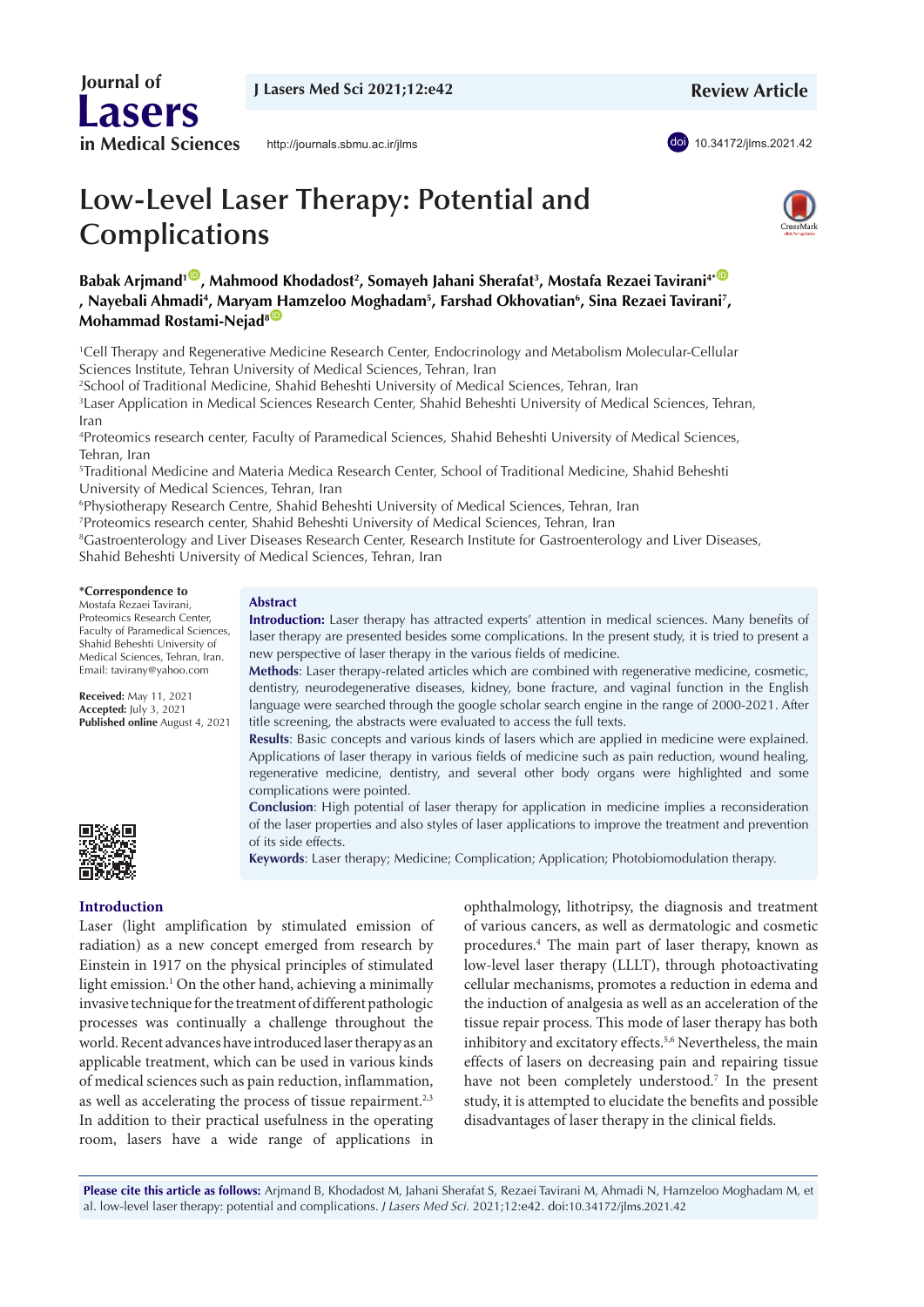# **Methods**

A combination of laser therapy and regenerative medicine, cosmetic, dentistry, neurodegenerative diseases, kidney, bone fracture, and vaginal function in the English language in the range of 2000-2021 were searched through google scholar. After title screening, the abstracts were evaluated to access the related full texts. The appreciated articles were included in this review article.

# **Basic Concepts of Laser Therapy**

Different types of laser light devices produce intense, coherent, monochromatic, and highly collimated beam of light.<sup>8</sup> Recent studies have shown that the best wavelength in laser therapy involves visible red and nearinfrared (NIR) portions of the electromagnetic spectrum (390–1600 nm and  $10^{13}$ – $10^{15}$  Hz) because these portions of the spectrum have been absorbed highly by the biological systems.9 Laser treatment induces low energy density, but it is high enough to stimulate the membrane or organelles of the targeted cell. Chromophores, which absorb photons, exist mainly in tissues like hemoglobin and melanin and their highest absorption band is during shorter waves. On the other hand, infrared photons with shorter waves can be absorbed by water. As a result, low-level lasers are known as suitable tools in medicine. Low-level lasers such as Krypton, Argon, He, Ne, and ruby are kinds of lasers affecting biological systems through non-thermal means.10 When the tissue chromophores are affected by laser energy, the cytochromes in the mitochondria absorb the laser radiation and convert them into energy by the cell (ATP), and produced energy causes protein synthesis and acceleration or stimulation of cell proliferation.<sup>1,11</sup> Different parameters affect the interaction of light and biological tissues such as wavelength, laser dose, and the optical properties of the tissue. The tissue properties include its structure, water content, thermal conductivity, heat capacity, density, and ability to absorb, scatter, or reflect the emitted energy.12 The resolution list of further lasers which are used in medicine is presented in Table  $1.^{\scriptscriptstyle 11}$ 

# **Regenerative Medicine and Laser Therapy**

It is reported that the mitochondrial respiratory chain is a suitable chromophore for red to near-infrared light. It can be concluded that mitochondria are appropriate targets in laser therapy (photo biomodulation therapy). It is a well-known fact that mitochondria are the important organelles of the cells which contain critical biomolecules such as reactive oxygen species (ROS), nitric oxide (NO), adenosine triphosphate (ATP), and cyclic adenosine monophosphate (cAMP). It is proposed that laser therapy affects the production of these biomolecules, which is accompanied by the initiation of cell proliferation. This, in turn, induces the signal cascade effects.13,14 Recently, researchers have published findings of the role of LLLT in the prevention of endothelial dysfunction development in COVID-19 patients. Based on these investigations, the clinical experience of the treatment and rehabilitation of COVID-19 patients is affected by LLLT.15

# **Cosmetic Applications of Laser Therapy and Complications**

Cosmetic application of laser therapy is a well-known field of laser therapy which has attracted a great deal of attention in dermatology and related fields.<sup>16</sup> Various parameters of an applied laser should be optimized to achieve a suitable therapeutic tool. Laser wavelength and pulse duration are the two important properties in laser therapy. It is reported that there are associated complications with laser therapy, such as burns, infections, dyspigmentation, ophthalmic injuries, Koebner phenomenon, scarring, prolonged erythema, acne, milia, and contact dermatitis. Therefore, it should be considered that the prevention of these effects need precautions to decrease long-term consequences. 17

# **Application of Laser Therapy in Dentistry**

It should be mentioned that the popularity of laser applications in dentistry is tied to the 1990s. it is known that a laser is a therapeutic or adjunct tool in dentistry.<sup>18</sup> The application of laser irradiation in dentistry has established for various kinds of purposes. The effect of laser application in several aspects of dentistry such as root canal disinfections and pain reduction following orthodontic elastomeric separation has been investigated

<span id="page-1-0"></span>Table 1. List of Popular Applied Lasers in Medicine<sup>11</sup>

| <b>Applied Filed</b> | Laser Type and Related Wavelength                                                                                                                             |
|----------------------|---------------------------------------------------------------------------------------------------------------------------------------------------------------|
| Dermatology          | Ruby (694 nm)<br>KTP (532 nm)<br>XeCl Excimer (308 nm)<br>Nitrogen (337 nm)<br>Cooper vapor (578 nm)<br>Flash lamp pumped dye (580-600 nm)<br>Argon (350-514) |
| Photodynamic therapy | HeNe (633)<br>Gold vapor (628)<br>Argon pumped dye (630-690)<br>KTP pumped dye (580-600)<br>Argon (350-514)<br>Diode lasers (630-980)                         |
| Surgery              | Argon (350-514)<br>CO2 (10600)<br>Diode lasers (630-980)<br>Er: YAG (2940)<br>Ho: YAG (2130)                                                                  |
| Corneal surgery      | ArF (193)                                                                                                                                                     |
| Bone cutting         | Alexandrite (720-800)                                                                                                                                         |
| Dentistry            | Er: YAG (2940)<br>Ho: YAG (2130)                                                                                                                              |
| Wide application     | Nd: YAG (1064)                                                                                                                                                |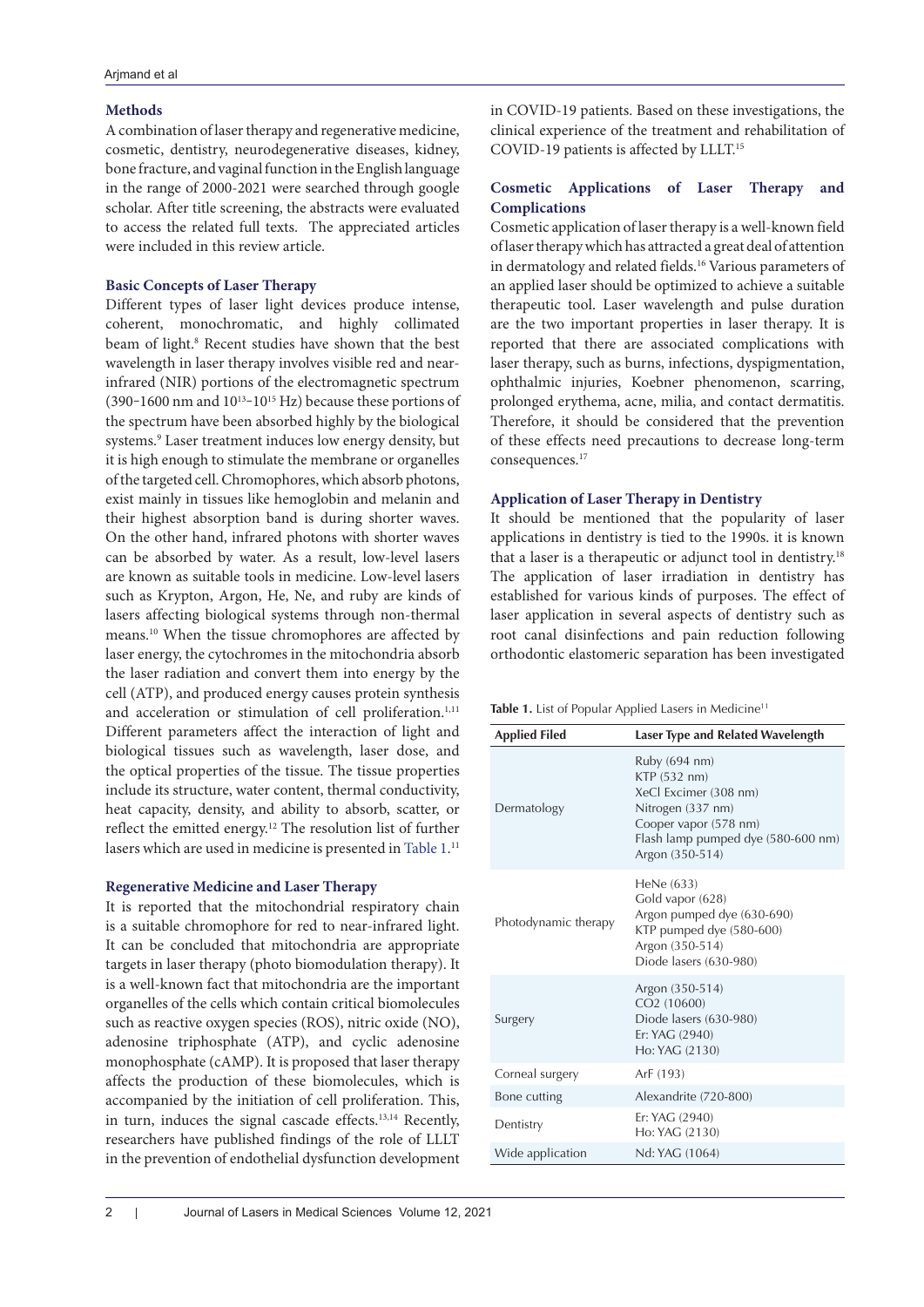and confirmed by researchers.19,20 It is reported that the two popular uses of laser therapy are the stimulation of the healing process and pain relief.<sup>21</sup> The potential of a laser as an alternative method to conventional methods in medicine, in detecting and removal of caries lesions, pulp therapy, dental hypersensitivity, surgery is emphasized by researchers.<sup>22</sup>

# **Photobiomodulation Therapy and Neurodegenerative Diseases**

There are pieces of evidence that photo biomodulation has a positive effect on neurodegenerative diseases such as Parkinson's disease, Alzheimer's disease, and different types of epilepsy. The findings are characterized by excellent outcomes for animal researches, but they show poor outcomes in clinical studies. It seems that progress in this field requires more investigations. $23$  The cognitive effect of transcranial LLLT on mice is reported by Salehpour et al and Chang et al have investigated the role of transcranial LLLT in depression.24,25 It seems this field of investigation will experience more achievements in the near future.

#### **Laser Therapy and Kidney Diseases**

Macagnan and colleagues' investigation indicates that PBMT improves maximal handgrip strength in chronic kidney disease patients who present muscle weakness, fatigue, and reduced functional performance. The samples of research were 15 chronic kidney disease patients who were under treatment for  $6 \pm 4$  years. This finding indicates that PBMT can improve the kidney disease patients' life quality and ability.<sup>26</sup> In another assessment, the importance of the thulium fiber laser in kidney stone treatment is investigated by Traxer and Keller.<sup>27</sup> Oates et al evaluated the role of the acupuncture laser in pain reduction in pediatric kidney biopsies.<sup>28</sup>

### **Bone Fracture and Laser Therapy**

Baek et al are reported that; posttraumatic edema is reduced in patients with facial bone fracture which were treated by light-emitting diode-based LLLT. Forty patients that had experienced facial bone fracture were included in this research.<sup>29</sup>

## **Laser Therapy and Vaginal Function**

Gambacciani and Palacios showed that the fractional CO2 laser and also the non-ablative vaginal Er:YAG laser have an effective role in the morphological change in vaginal tissue. They proposed laser therapy as a treatment tool for stress urinary incontinence.<sup>30</sup>

## **Conclusion**

It can be concluded that laser therapy has attracted experts' attention in nearly all fields of medicine. As it was mentioned above, there are some complications with laser therapy. Therefore, two important points should be considered to achieve an effective therapeutic method in laser therapy; the first point is the large capacity of a laser for its application in medicine, which implies more attempts to improve its physical and clinical parameters such as light wavelength, duration, fractionation and tissue targets, and the second one is the consideration of its complication to reduce the unfavorable side effects.

#### **Ethical Considerations**

Not applicable.

#### **Conflict of Interests**

There is no conflict of interest.

#### **Acknowledgment**

This project is supported by Shahid Beheshti University of Medical Sciences.

#### **References**

- 1. da Silva JP, da Silva MA, Almeida APF, Junior IL, Matos AP. Laser therapy in the tissue repair process: a literature review. *Photomed Laser Surg*. 2010;28(1):17-21. doi: 10.1089/pho.2008.2372.
- 2. Rocha Júnior AM, Vieira BJ, Andrade LCFd, Aarestrup FM. Effects of low-level laser therapy on the progress of wound healing in humans: the contribution of in vitro and in vivo experimental studies. *J Vasc Bras*. 2007;6(3):257-65. doi: org/10.1590/S1677-54492007000300009
- 3. Gelape CL. Surgical wound infection following heart surgery. *Arq Bras Cardiol*. 2007;89(1):3-9. doi: 10.1590/ s0066-782x2007001300013.
- 4. Azadgoli B, Baker RY. Laser applications in surgery. *Ann Transl Med*. 2016;4(23):452. doi: 10.21037/atm.2016.11.51.
- 5. Tumilty S, Munn J, Abbott JH, McDonough S, Hurley DA, Baxter GD. Laser therapy in the treatment of Achilles tendinopathy: a pilot study. *Photomed laser surg*. 2008;26(1):25-30. doi: 10.1089/pho.2007.2126.
- 6. Yasukawa A, Hrui H, Koyama Y, Nagai M, Takakuda K. The effect of low reactive-level laser therapy (LLLT) with helium-neon laser on operative wound healing in a rat model. *J Vet. Med. Sci*. 2007;69(8):799-806. doi: 10.1292/ jvms.69.799.
- 7. Enwemeka CS, Parker JC, Dowdy DS, Harkness EE, Harkness LE, Woodruff LD. The efficacy of low-power lasers in tissue repair and pain control: a meta-analysis study. *Photomed Laser Ther.* 2004;22(4):323-9. 10.1089/ pho.2004.22.323.
- 8. Fonseca AS, Moreira TO, Paixão DL, Farias FM, Guimaraes OR, de Paoli S, et al. Effect of laser therapy on DNA damage. *Lasers Surg Med*. 2010;42(6):481-8. doi: 10.1002/ lsm.20921.
- 9. Hawkins D, Houreld N, Abrahamse H. Low level laser therapy (LLLT) as an effective therapeutic modality for delayed wound healing. *Ann NY Acad Sci*. 2005;1056(1):486- 93. doi: 10.1196/annals.1352.040.
- 10. Lin F, Josephs SF, Alexandrescu DT, Ramos F, Bogin V, Gammill V, et al. Lasers, stem cells, and COPD. *J Transl Med*. 2010;8(1):1-10. doi.org/10.1186/1479-5876-8-16.